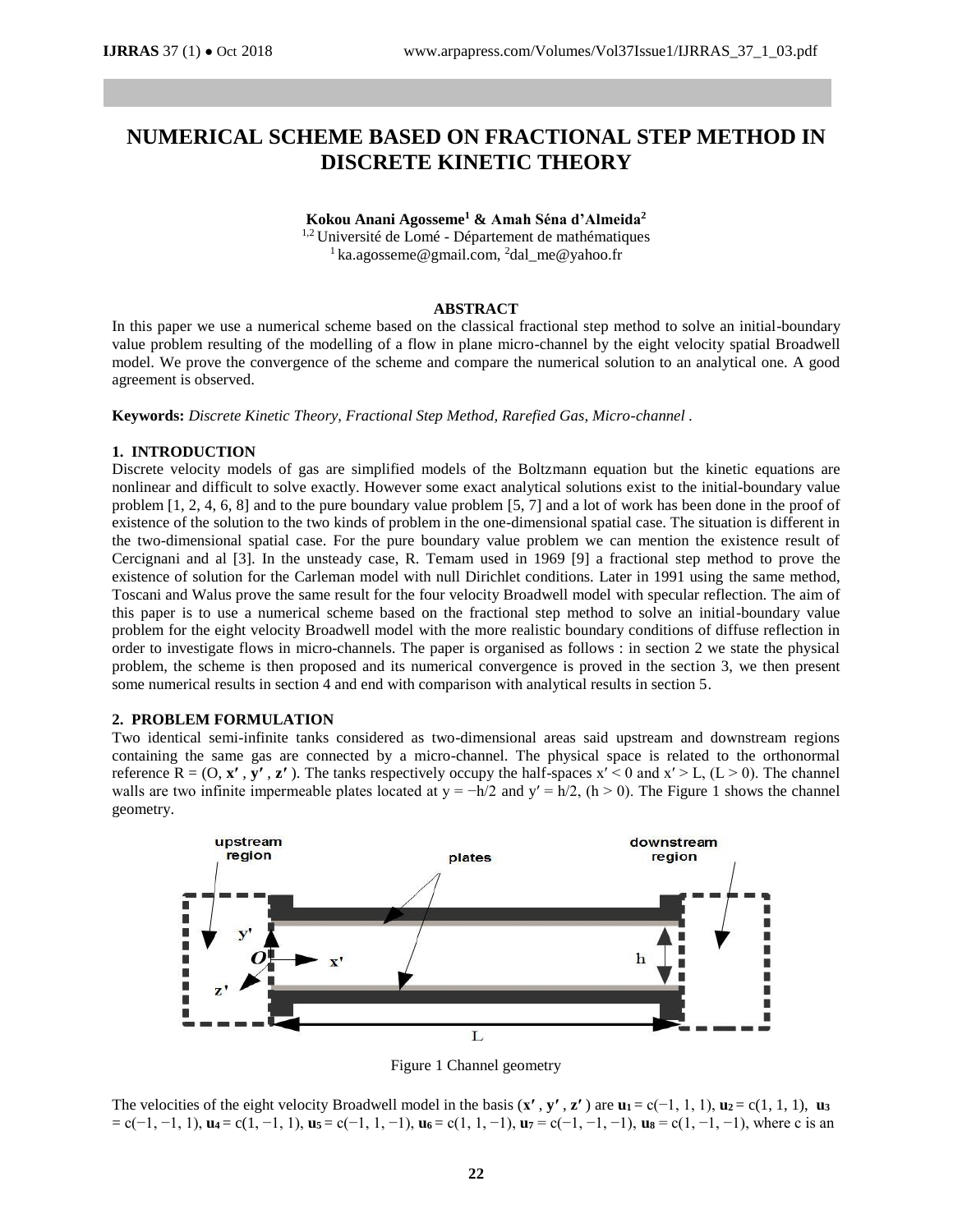arbitrary constant. We assume that the flow is two dimensional depending only upon the spatial variables  $(x', y')$ and the time t'. We denote by  $N_i(t', x', y')$  the number density of particles of velocity  $\bf{u}_i$  in point  $M(x', y')$  and at time t'. The kinetic equations for this model with binary collisions are the equations  $(1.1)-(1.8)$  [5]:

$$
\frac{\partial N_1}{\partial t'} - c \frac{\partial N_1}{\partial x'} + c \frac{\partial N_1}{\partial y'} = cs\sqrt{2}(N_2N_3 - N_1N_4 + N_2N_5 - N_1N_6 + N_3N_5 - N_1N_7) + \frac{cs\sqrt{3}}{2}(N_2N_7 + N_3N_6 + N_4N_5 - 3N_1N_8),
$$
\n(1.1)

$$
\frac{\partial N_2}{\partial t'} + c \frac{\partial N_2}{\partial x'} + c \frac{\partial N_2}{\partial y'} = cs \sqrt{2} (N_1 N_4 - N_2 N_3 + N_1 N_6 - N_2 N_5 + N_4 N_6 - N_2 N_8) +
$$
  

$$
\frac{cs \sqrt{3}}{2} (N_1 N_8 + N_3 N_6 + N_4 N_5 - 3N_2 N_7),
$$
 (1.2)

$$
\frac{\partial N_3}{\partial t'} - c \frac{\partial N_3}{\partial x'} - c \frac{\partial N_3}{\partial y'} = cs \sqrt{2} (N_1 N_4 - N_2 N_3 + N_1 N_7 - N_3 N_5 + N_4 N_7 - N_3 N_8) +
$$
  

$$
\frac{cs \sqrt{3}}{2} (N_2 N_7 + N_1 N_8 + N_4 N_5 - 3N_3 N_6),
$$
 (1.3)

$$
\frac{\partial N_4}{\partial t^1} + c \frac{\partial N_4}{\partial x^1} - c \frac{\partial N_4}{\partial y^1} = cs\sqrt{2}(N_2N_3 - N_1N_4 + N_2N_8 - N_4N_6 + N_3N_5 - N_4N_7) +
$$
\n(1.4)

$$
\frac{c s \sqrt{3}}{2} (N_2 N_7 + N_3 N_6 + N_1 N_8 - 3N_4 N_5),
$$
  
\n
$$
\frac{\partial N_5}{\partial t'} - c \frac{\partial N_5}{\partial x'} + c \frac{\partial N_5}{\partial y'} = c s \sqrt{2} (N_1 N_6 - N_2 N_5 + N_1 N_7 - N_3 N_5 + N_6 N_7 - N_5 N_8) +
$$
  
\n
$$
\frac{c s \sqrt{3}}{2} (N_2 N_7 + N_3 N_6 + N_1 N_8 - 3N_4 N_5),
$$
\n(1.5)

$$
\frac{\partial N_{6}}{\partial t^{i}} + c \frac{\partial N_{6}}{\partial x^{i}} + c \frac{\partial N_{6}}{\partial y^{i}} = cs\sqrt{2}(N_{2}N_{5} - N_{1}N_{6} + N_{2}N_{8} - N_{4}N_{6} + N_{5}N_{8} - N_{6}N_{7}) +
$$
\n
$$
\frac{cs\sqrt{3}}{2}(N_{2}N_{7} + N_{1}N_{8} + N_{4}N_{5} - 3N_{3}N_{6}),
$$
\n
$$
\frac{\partial N_{7}}{\partial t^{i}} - c \frac{\partial N_{7}}{\partial x^{i}} - c \frac{\partial N_{7}}{\partial y^{i}} = cs\sqrt{2}(N_{5}N_{8} - N_{6}N_{7} + N_{3}N_{5} - N_{1}N_{7} + N_{3}N_{8} - N_{4}N_{7}) +
$$
\n
$$
\frac{cs\sqrt{3}}{2}(N_{1}N_{8} + N_{3}N_{6} + N_{4}N_{5} - 3N_{2}N_{7}),
$$
\n
$$
\frac{\partial N_{8}}{\partial t^{i}} + c \frac{\partial N_{8}}{\partial x^{i}} - c \frac{\partial N_{8}}{\partial y^{i}} = cs\sqrt{2}(N_{4}N_{6} - N_{2}N_{8} + N_{4}N_{7} - N_{3}N_{8} + N_{6}N_{7} - N_{5}N_{8}) +
$$
\n
$$
\frac{cs\sqrt{3}}{2}(N_{2}N_{7} + N_{3}N_{6} + N_{4}N_{5} - 3N_{1}N_{8}).
$$
\n(1.8)

Due to the symmetry of the model and that of the physical problem, we assume that  $N_1 = N_5$ ,  $N_2 = N_6$ ,  $N_3 = N_7$ ,  $N_4 = N_8$ . The macroscopic variables of the flow are the mean density *N* , the longitudinal velocity *U* and the transversal velocity *V* given by: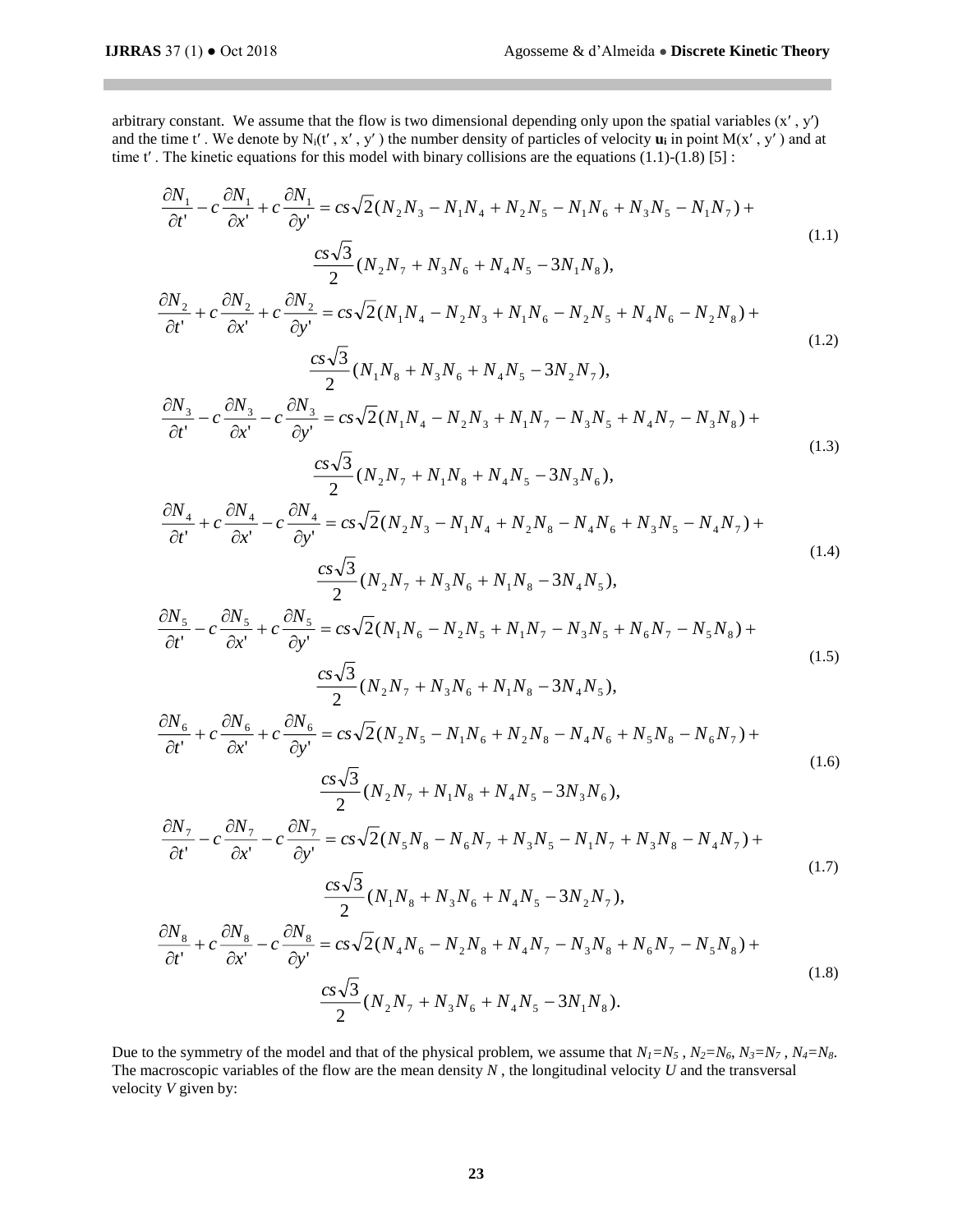$$
N = 2(N_1 + N_2 + N_3 + N_4),
$$
  
\n
$$
NU = 2c(-N_1 + N_2 - N_3 + N_4),
$$
  
\n
$$
NV = 2c(N_1 + N_2 - N_3 - N_4).
$$
\n(2)

The third component of the macroscopic velocity vanishes according to the symmetry assumption. The Maxwellian densities of the model associated with the macroscopic variables *N, U* and *V* are:

$$
N_{1M} = \frac{N}{8} \left( 1 - \frac{U}{c} \right) \left( 1 + \frac{V}{c} \right), \quad N_{2M} = \frac{N}{8} \left( 1 + \frac{U}{c} \right) \left( 1 + \frac{V}{c} \right),
$$
  
\n
$$
N_{3M} = \frac{N}{8} \left( 1 - \frac{U}{c} \right) \left( 1 - \frac{V}{c} \right), \quad N_{4M} = \frac{N}{8} \left( 1 + \frac{U}{c} \right) \left( 1 - \frac{V}{c} \right).
$$
\n(3)

The microscopic densities of the discrete gas in Maxwellian equilibrium with a wall, denoted  $N_{lw}$  are the Maxwellian densities associated with 1 and the longitudinal and transversal velocities of the wall respectively denoted by  $U_w^{\pm}$  and  $V_w^{\pm}$ . Let  $\lambda^{\pm}$  the respective accommodation coefficients. The boundary conditions of diffuse reflection [7, 5] are:

$$
N_{1}(t', x', -h/2) = \lambda^{-}(t', x')N_{1w}^{-} = \frac{\lambda^{-}(t', x')}{8} \left(1 - \frac{U_{w}^{-}}{c}\right) \left(1 + \frac{V_{w}^{-}}{c}\right),
$$
  
\n
$$
N_{2}(t', x', -h/2) = \lambda^{-}(t', x')N_{2w}^{-} = \frac{\lambda^{-}(t', x')}{8} \left(1 + \frac{U_{w}^{-}}{c}\right) \left(1 + \frac{V_{w}^{-}}{c}\right),
$$
  
\n
$$
N_{3}(t', x', h/2) = \lambda^{+}(t', x')N_{3w}^{+} = \frac{\lambda^{+}(t', x')}{8} \left(1 - \frac{U_{w}^{+}}{c}\right) \left(1 - \frac{V_{w}^{+}}{c}\right),
$$
  
\n
$$
N_{4}(t', x', h/2) = \lambda^{+}(t', x')N_{4w}^{+} = \frac{\lambda^{+}(t', x')}{8} \left(1 + \frac{U_{w}^{+}}{c}\right) \left(1 - \frac{V_{w}^{+}}{c}\right).
$$
  
\n(4)

The impermeability of the plates means that the normal velocity near the plates vanishes. Therefore:

$$
\mathbf{U}^- \cdot \mathbf{n}^- = 0, \qquad \mathbf{U}^+ \cdot \mathbf{n}^+ = 0 \tag{5}
$$

where **n** and  $\mathbf{n}^+$  denote the inward-pointing (i.e. into the gas) unit vectors normal to the plates and  $\mathbf{U}^-$  and  $\mathbf{U}^+$  the velocities of the discrete gas at M(x', -h/2) and M(x', h/2) respectively. At the inlet  $(x' = 0)$  and the outlet  $(x' = 0)$ *L*) of the channel we assume that the microscopic densities of the molecules are known and are equal to the microscopic densities of the gas molecules of upstream  $(x' < 0)$  and downstream  $(x' > L)$ regions respectively. These are denoted  $N_{l,0}$  and  $N_{l,L}$  respectively. Let  $N_0$ ,  $U_0$ ,  $V_0$  and  $N_L$ ,  $U_L$ ,  $V_L$  be the macroscopic variables respectively in the upstream and downstream regions.We have:

$$
N_1(t',L,y') = N_{1,L} = \frac{N_L}{8} \left( 1 - \frac{U_L}{c} \right) \left( 1 + \frac{V_L}{c} \right), \quad N_2(t',0,y') = N_{2,0} = \frac{N_0}{8} \left( 1 + \frac{U_0}{c} \right) \left( 1 + \frac{V_0}{c} \right)
$$
  

$$
N_3(t',L,y') = N_{3,L} = \frac{N_L}{8} \left( 1 - \frac{U_L}{c} \right) \left( 1 - \frac{V_L}{c} \right), \quad N_4(t',0,y') = N_{4,0} = \frac{N_0}{8} \left( 1 + \frac{U_0}{c} \right) \left( 1 - \frac{V_0}{c} \right).
$$
 (6)

We assume that, initially, the gas in the channel has the macroscopic variables of the gas in the downstream region. So :

$$
N_l(0, x', y') = N_{l, L}, \quad l \in \{1, 2, 3, 4\}.
$$
 (7)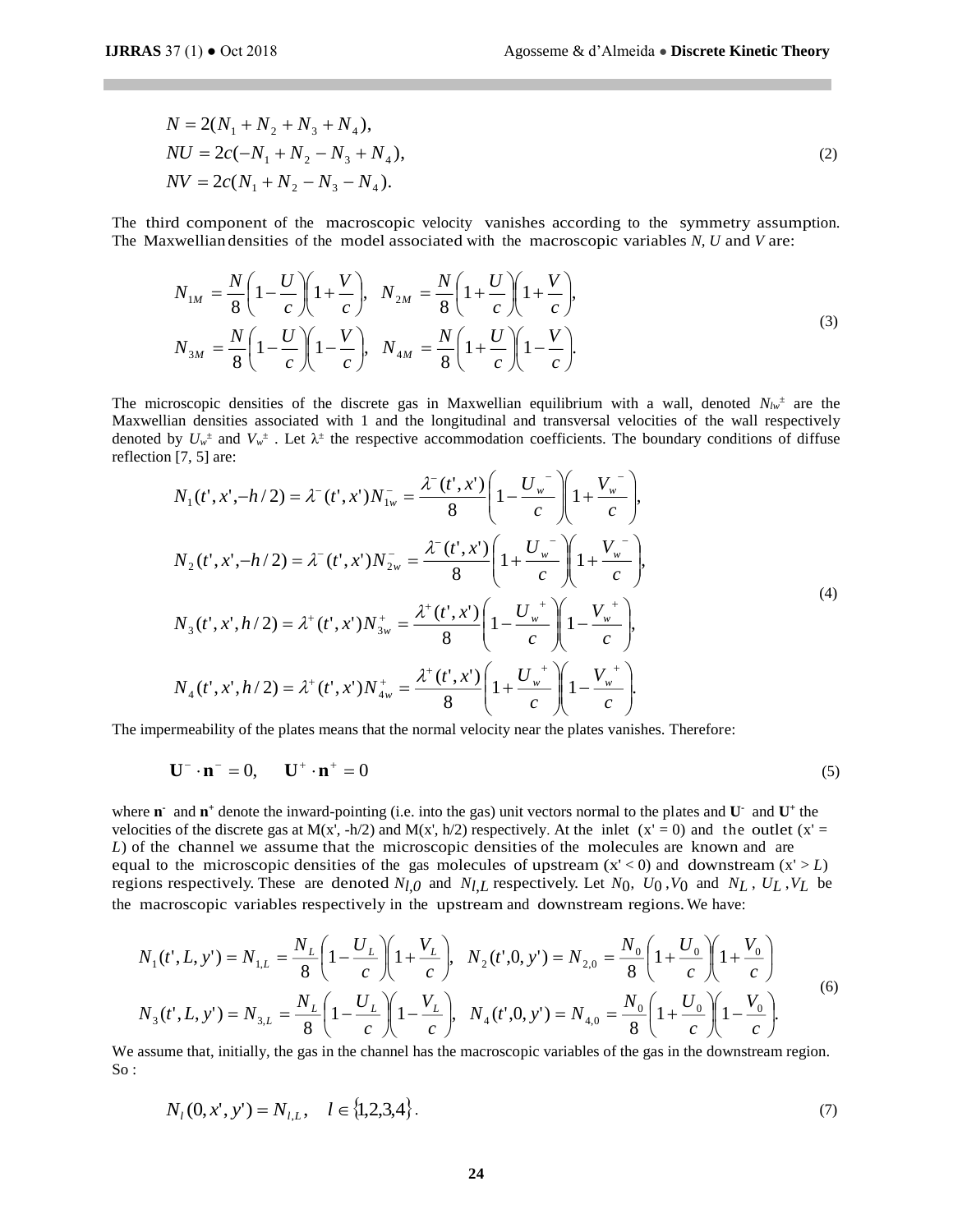П

The problem is put in the dimensionless form using the following dimensionless quantities :

$$
x = x'/L, y = y'/h, t = ct'/h, \varepsilon = h/L, Kn = (sN_0h)^{-1}, n_1 = N_1/N_0, n_{lw}^{\dagger} = N_{lw}^{\dagger},
$$
  
\n
$$
\rho_0 = N_0/N_0 = 1, \rho_L = N_L/N_0, u_w^{\dagger} = U_w^{\dagger}/c, v_w^{\dagger} = V_w^{\dagger}/c, u_0 = U_0/c, v_0 = V_0/c,
$$
  
\n
$$
u_L = U_L/c, v_L = V_L/c, u = U/c, v = V/c.
$$
\n(8)

The dimensionless problem to solve is :

$$
\frac{\partial n_1}{\partial t} - \varepsilon \frac{\partial n_1}{\partial x} + \frac{\partial n_1}{\partial y} = \frac{\sqrt{2} + \sqrt{3}}{Kn} (n_2 n_3 - n_1 n_4),
$$
\n
$$
\frac{\partial n_2}{\partial t} + \varepsilon \frac{\partial n_2}{\partial x} + \frac{\partial n_2}{\partial y} = \frac{\sqrt{2} + \sqrt{3}}{Kn} (n_1 n_4 - n_2 n_3),
$$
\n
$$
\frac{\partial n_3}{\partial t} - \varepsilon \frac{\partial n_3}{\partial x} - \frac{\partial n_3}{\partial y} = \frac{\sqrt{2} + \sqrt{3}}{Kn} (n_1 n_4 - n_2 n_3),
$$
\n
$$
\frac{\partial n_4}{\partial t} + \varepsilon \frac{\partial n_4}{\partial x} - \frac{\partial n_4}{\partial y} = \frac{\sqrt{2} + \sqrt{3}}{Kn} (n_2 n_3 - n_1 n_4),
$$
\n
$$
n_1(0, x, y) = n_{1,1}, \quad (x, y) \in [0,1] \times [-1/2, 1/2], l = 1, 2, 3, 4
$$
\n
$$
n_1(t, 0, y) = n_{1,0}, \quad y \in [-1/2, 1/2], l \in \{2, 4\}
$$
\n
$$
n_1(t, 1, y) = n_{1,1}, \quad y \in [-1/2, 1/2], l \in \{1, 3\}
$$
\n
$$
n_1(t, x, -1/2) = \lambda^-(t, x) n_{1w}^-, \quad x \in [0, 1],
$$
\n
$$
n_2(t, x, -1/2) = \lambda^-(t, x) n_{2w}^-, \quad x \in [0, 1],
$$
\n
$$
n_3(t, x, 1/2) = \lambda^+(t, x) n_{3w}^+, \quad x \in [0, 1],
$$
\n
$$
n_4(t, x, 1/2) = \lambda^+(t, x) n_{4w}^+, \quad x \in [0, 1],
$$
\n
$$
n_1(t, x, -1/2) + n_2(t, x, -1/2) - n_3(t, x, -1/2) - n_4(t, x, -1/2) = 0, \quad x \in ]
$$

## **3. NUMERICAL SCHEME**

We present in this section the numerical scheme used to solve the problem. The time step is ∆t and *n<sup>l</sup>* <sup>m</sup> is the density *n<sub>l</sub>* at time *t*=*m* $\Delta$ t*,* (*m*=0, 1, 2,...),  $n_l^{m+1/2}$  the density in the middle time:

$$
\frac{n_1^{m+1/2} - n_1^m}{\Delta t} = \frac{\sqrt{2} + \sqrt{3}}{Kn} \left( n_2^{m+1/2} n_3^{m+1/2} - n_1^{m+1/2} n_4^{m+1/2} \right), \quad (10.1)
$$
\n
$$
\frac{n_2^{m+1/2} - n_2^m}{\Delta t} = \frac{\sqrt{2} + \sqrt{3}}{Kn} \left( n_1^{m+1/2} n_4^{m+1/2} - n_2^{m+1/2} n_3^{m+1/2} \right), \quad (10.2)
$$
\n
$$
\frac{n_3^{m+1/2} - n_3^m}{\Delta t} = \frac{\sqrt{2} + \sqrt{3}}{Kn} \left( n_1^{m+1/2} n_4^{m+1/2} - n_2^{m+1/2} n_3^{m+1/2} \right), \quad (10.3)
$$
\n
$$
\frac{n_4^{m+1/2} - n_4^m}{\Delta t} = \frac{\sqrt{2} + \sqrt{3}}{Kn} \left( n_2^{m+1/2} n_3^{m+1/2} - n_1^{m+1/2} n_4^{m+1/2} \right), \quad (10.4)
$$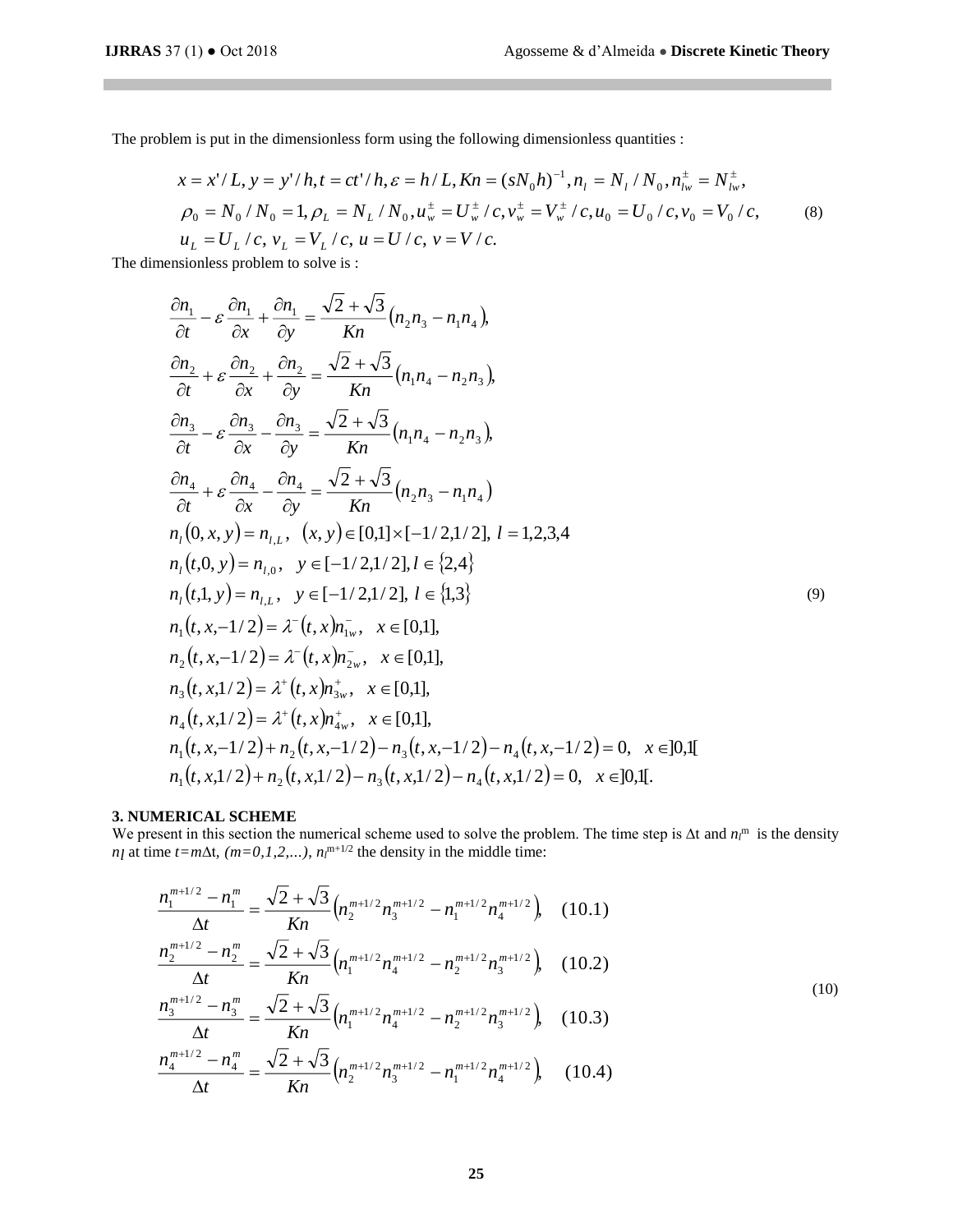*m l*

$$
\frac{n_1^{m+1} - n_1^{m+1/2}}{\Delta t} - \varepsilon \frac{\partial n_1^{m+1}}{\partial x} + \frac{\partial n_1^{m+1}}{\partial y} = 0, \quad (11.1)
$$
\n
$$
\frac{n_2^{m+1} - n_2^{m+1/2}}{\Delta t} + \varepsilon \frac{\partial n_2^{m+1}}{\partial x} + \frac{\partial n_2^{m+1}}{\partial y} = 0, \quad (11.2)
$$
\n
$$
\frac{n_3^{m+1} - n_3^{m+1/2}}{\Delta t} - \varepsilon \frac{\partial n_3^{m+1}}{\partial x} - \frac{\partial n_3^{m+1}}{\partial y} = 0, \quad (11.3)
$$
\n
$$
\frac{n_4^{m+1} - n_4^{m+1/2}}{\Delta t} + \varepsilon \frac{\partial n_4^{m+1}}{\partial x} - \frac{\partial n_4^{m+1}}{\partial y} = 0, \quad (11.4)
$$
\n
$$
n_{2w}^{-} n_1^{m+1} - n_{1w}^{-} n_2^{m+1} = 0, \quad y = -1/2, x \in [0,1],
$$
\n
$$
n_{4w}^{+} n_3^{m+1} - n_{3w}^{+} n_4^{m+1} = 0, \quad y = 1/2, x \in [0,1],
$$
\n
$$
v^{m+1} = 0, \quad y = \pm 1/2, \quad x \in ]0,1[, \quad v^{m+1} = n_{1,0}, \quad x = 0, \quad y \in [-1/2, 1/2], l \in \{2, 4\}
$$
\n
$$
(12)
$$

We recall that the system (10) represents the spatially homogeneous part of the flow problem and the system (11) the free molecular regime part. The equations (12) are the boundary conditions taken at the time *t=(m+1)*∆t. We deduce from equations (10), the relations:

 $, L, x = 1, y \in [-1/2, 1/2], l \in \{1,3\}.$ 

 $n_l^{m+1} = n_{l,L}, x = 1, y \in [-1/2,1/2], l \in$ 

$$
n_1^{m+1/2} = \frac{n_1^m + \alpha \left(n_1^m + n_2^m\right) \left(n_1^m + n_3^m\right)}{1 + \alpha \left(n_1^m + n_2^m + n_3^m + n_4^m\right)}, \quad n_2^{m+1/2} = \frac{n_2^m + \alpha \left(n_1^m + n_2^m\right) \left(n_2^m + n_4^m\right)}{1 + \alpha \left(n_1^m + n_2^m + n_3^m + n_4^m\right)},
$$
\n
$$
n_3^{m+1/2} = \frac{n_3^m + \alpha \left(n_1^m + n_3^m\right) \left(n_3^m + n_4^m\right)}{1 + \alpha \left(n_1^m + n_2^m + n_3^m + n_4^m\right)}, \quad n_4^{m+1/2} = \frac{n_4^m + \alpha \left(n_2^m + n_4^m\right) \left(n_3^m + n_4^m\right)}{1 + \alpha \left(n_1^m + n_2^m + n_3^m + n_4^m\right)},
$$
\n
$$
(13)
$$

where  $\alpha = (\sqrt{2} + \sqrt{3})\Delta t / Kn$ . The quantities  $n_l^m$  and  $n_l^{m+1/2}$  depend upon x and y. We perform a regular grid of the domain [0,1]x[-1/2,1/2] with the steps  $\Delta x = 1/(J - 1)$  and  $\Delta y = 1/(K - 1)$  where J, K  $\in$  IN \{0, 1}. Let  $n_{j, i}^{m+1}$ ,,,  $n_{l,j,k}^{m+1}$  be the value of  $n_l^{m+1}$  at the point  $(x_j, y_k) \in [0,1] \times [-1/2,1/2]$ .

$$
\frac{n_{1,j,k}^{m+1} - n_{1,j,k}^{m+1/2}}{\Delta t} - \varepsilon \frac{n_{1,j+1,k}^{m+1} - n_{1,j,k}^{m+1}}{\Delta x} + \frac{n_{1,j,k}^{m+1} - n_{1,j,k-1}^{m+1}}{\Delta y} = 0, \quad j = 1, \dots, J-1, k = 2, \dots, K
$$
\n
$$
\frac{n_{2,j,k}^{m+1} - n_{2,j,k}^{m+1/2}}{\Delta t} + \varepsilon \frac{n_{2,j,k}^{m+1} - n_{2,j-1,k}^{m+1}}{\Delta x} + \frac{n_{2,j,k}^{m+1} - n_{2,j,k-1}^{m+1}}{\Delta y} = 0, \quad j = 2, \dots, J, k = 2, \dots, K,
$$
\n
$$
\frac{n_{3,j,k}^{m+1} - n_{3,j,k}^{m+1/2}}{\Delta t} - \varepsilon \frac{n_{3,j+1,k}^{m+1} - n_{3,j,k}^{m+1}}{\Delta x} - \frac{n_{3,j,k+1}^{m+1} - n_{3,j,k}^{m+1}}{\Delta y} = 0, \quad j = 1, \dots, J-1, k = 1, \dots, K-1
$$
\n
$$
\frac{n_{4,j,k}^{m+1} - n_{4,j,k}^{m+1/2}}{\Delta t} + \varepsilon \frac{n_{4,j,k}^{m+1} - n_{4,j-1,k}^{m+1}}{\Delta x} - \frac{n_{4,j,k+1}^{m+1} - n_{4,j,k}^{m+1}}{\Delta y} = 0, \quad j = 2, \dots, J, k = 1, \dots, K-1
$$
\n
$$
\frac{\Delta t}{\Delta t}
$$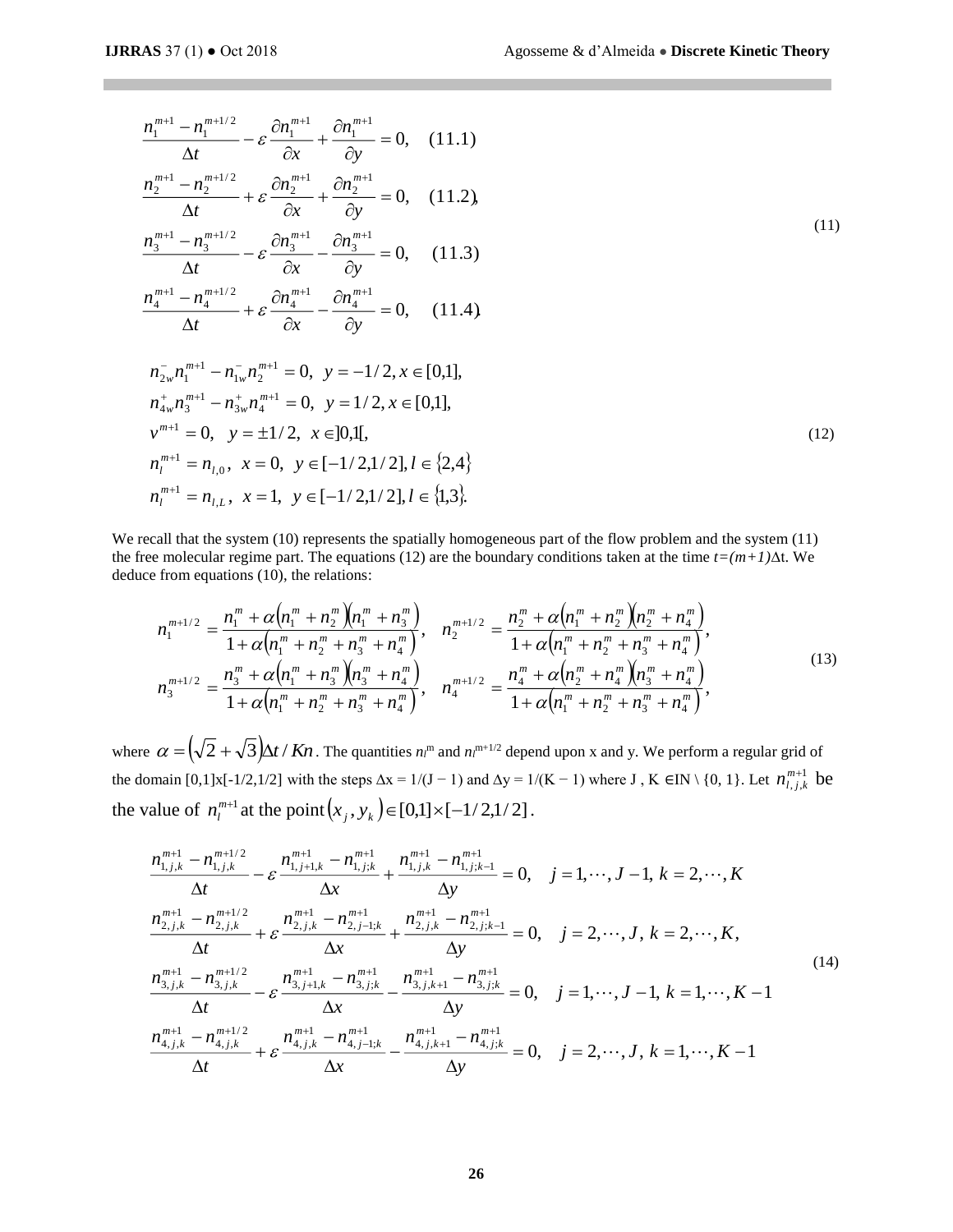$$
n_{2,1,k}^{m+1} = n_{2,0}, \quad n_{4,1,k}^{m+1} = n_{4,0}, \quad k = 1, \cdots, K
$$
\n
$$
n_{1,J,k}^{m+1} = n_{1,L}, \quad n_{3,J,k}^{m+1} = n_{3,L}, \quad k = 1, \cdots, K
$$
\n
$$
n_{2w}^{-} n_{1,j,1}^{m+1} - n_{1w}^{-} n_{2,j,1}^{m+1} = 0, \quad j = 1, \cdots, J
$$
\n
$$
n_{4w}^{+} n_{3,j,K}^{m+1} - n_{3w}^{+} n_{4,j,K}^{m+1} = 0, \quad j = 1, \cdots, J
$$
\n
$$
n_{1,j,1}^{m+1} + n_{2,j,1}^{m+1} - n_{3,j,1}^{m+1} - n_{4,j,1}^{m+1} = 0, \quad j = 2, \cdots, J - 1
$$
\n
$$
n_{1,j,K}^{m+1} + n_{2,j,K}^{m+1} - n_{3,j,K}^{m+1} - n_{4,j,K}^{m+1} = 0, \quad j = 2, \cdots, J - 1.
$$
\n(15)

#### **3.1. Consistency**

Consider the equation (10.1) and the equation (11.1). By addition one has:

$$
\frac{n_{1,j,k}^{m+1} - n_{1,j,k}^m}{\Delta t} - \varepsilon \frac{n_{1,j+1,k}^{m+1} - n_{1,j,k}^{m+1}}{\Delta x} + \frac{n_{1,j,k}^{m+1} - n_{1,j,k-1}^{m+1}}{\Delta y} = \frac{\sqrt{2} + \sqrt{3}}{Kn} \left( n_2^{m+1/2} n_3^{m+1/2} - n_1^{m+1/2} n_4^{m+1/2} \right). \tag{16}
$$

Making a Taylor serie expansion we have:

$$
\frac{n_{1,j,k}^{m+1} - n_{1,j,k}^m}{\Delta t} = \frac{\partial n_1}{\partial t} (t_{m+1}, x_j, y_k) + O(\Delta t),
$$
\n
$$
\frac{n_{1,j+1,k}^{m+1} - n_{1,j,k}^{m+1}}{\Delta x} = \frac{\partial n_1}{\partial x} (t_{m+1}, x_j, y_k) + O(\Delta x),
$$
\n
$$
\frac{n_{1,j,k}^{m+1} - n_{1,j,k-1}^{m+1}}{\Delta y} = \frac{\partial n_1}{\partial y} (t_{m+1}, x_j, y_k) + O(\Delta y).
$$
\n(17)

Then

$$
\left(\frac{n_{1,j,k}^{m+1} - n_{1,j,k}^m}{\Delta t} - \varepsilon \frac{n_{1,j+1,k}^{m+1} - n_{1,j,k}^{m+1}}{\Delta x} + \frac{n_{1,j,k}^{m+1} - n_{1,j,k-1}^{m+1}}{\Delta y}\right) - \left(\frac{\partial n_1}{\partial t} \left(t_{m+1}, x_j, y_k\right) - \varepsilon \frac{\partial n_1}{\partial x} \left(t_{m+1}, x_j, y_k\right) + \frac{\partial n_1}{\partial y} \left(t_{m+1}, x_j, y_k\right)\right) = O\left(\Delta t + \Delta x + \Delta y\right).
$$
\n(18)

The same argument holds for  $l \in \{2,3,4\}$ . We thus conclude that the scheme is accurate of order 1in time and space.

#### **3.2. Stability**

We use Fourier analysis to study the stability of the scheme. We put:

$$
n_{i,j,k}^m = \tilde{n}_i^m(\xi, \eta) \exp\left(i(\xi j \Delta x + \eta k \Delta y)\right),
$$
  
\n
$$
\rho_{jk}^m = 2 \sum_{l=1}^4 n_{l,j,k}^m = \tilde{\rho}^m(\xi, \eta) \exp\left(i(\xi j \Delta x + \eta k \Delta y)\right)
$$
\n(19)

with  $\tilde{\rho}^m(\xi,\eta) = 2(\tilde{n}_1^m(\xi,\eta) + \tilde{n}_2^m(\xi,\eta) + \tilde{n}_3^m(\xi,\eta) + \tilde{n}_4^m(\xi,\eta)),$  $\tilde{m}(\xi,\eta) = 2(\widetilde{n}_1^m(\xi,\eta) + \widetilde{n}_2^m(\xi,\eta) + \widetilde{n}_3^m(\xi,\eta))$ , where  $(\xi,\eta)$  is an arbitrary wave vector and *i* is the complex number such that  $i^2 = -1$ . The boundedness of  $\tilde{n}_l^m(\xi, \eta)$ ,  $l \in \{1, 2, 3, 4\}$  is equivalent to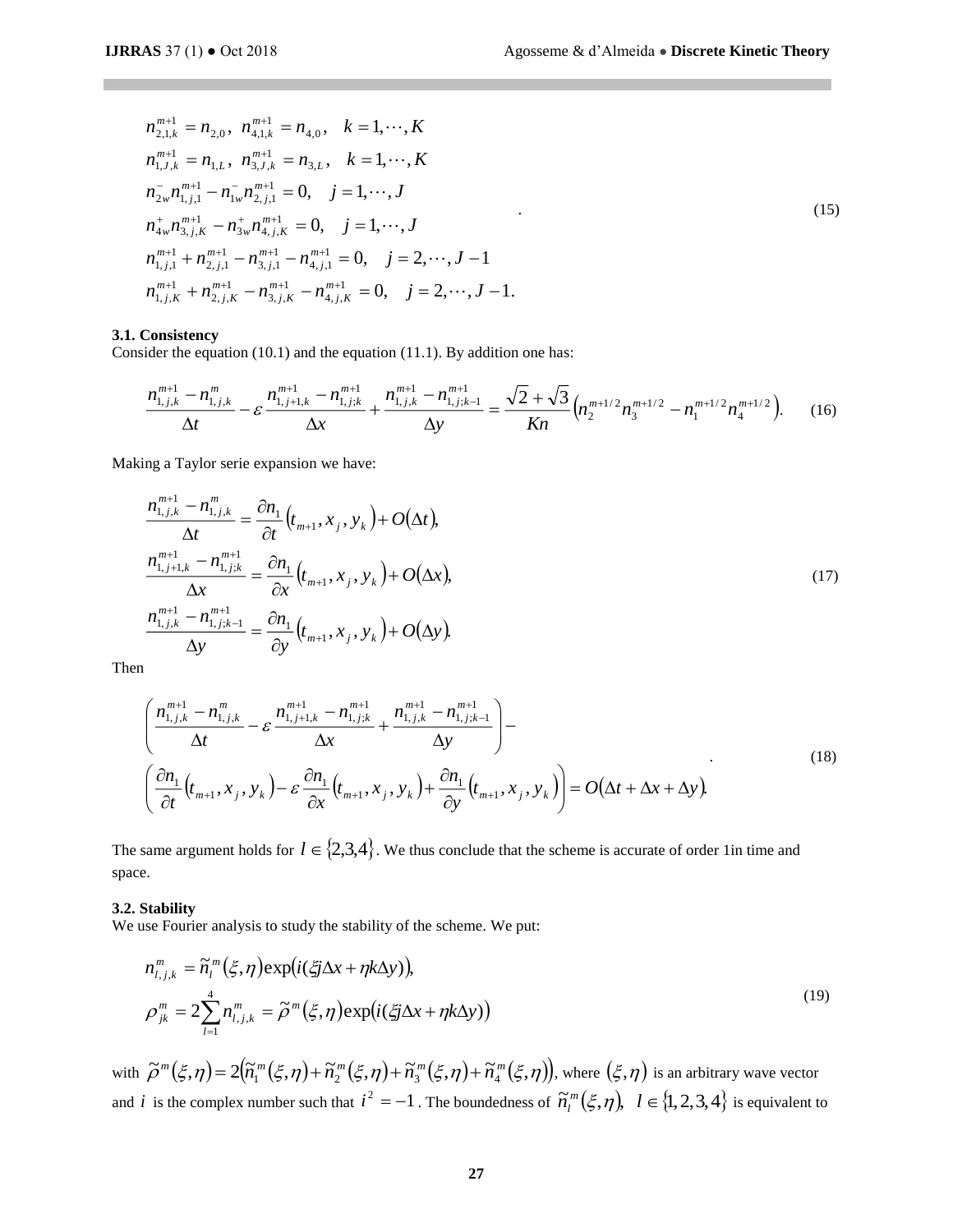that of  $\tilde{\rho}^m(\xi, \eta)$ . Using the conservation of mass in equations (10), one can write  $\tilde{\rho}^{m+1/2}(\xi, \eta) = \tilde{\rho}^m(\xi, \eta)$ . We have :

$$
n_{l,j-1,k}^m = n_{l,j,k}^m \exp(-i\xi\Delta x),
$$
  
\n
$$
n_{l,j+1,k}^m = n_{l,j,k}^m \exp(i\xi\Delta x),
$$
  
\n
$$
n_{l,j,k-1}^m = n_{l,j,k}^m \exp(-i\eta\Delta y),
$$
  
\n
$$
n_{l,j,k+1}^m = n_{l,j,k}^m \exp(i\eta\Delta y).
$$
\n(20)

We replace these relations in the equations  $(14)$  to obtain:

$$
F_l(\xi, \eta) n_{l,j,k}^m = n_{l,j,k}^{m+1/2}, \quad l \in \{1,2,3,4\}
$$
\n(21)

with

$$
F_1(\xi, \eta) = 1 + \sigma + \gamma - \gamma \exp(i\xi\Delta x) - \sigma \exp(-i\eta\Delta y),
$$
  
\n
$$
F_2(\xi, \eta) = 1 + \sigma + \gamma - \gamma \exp(-i\xi\Delta x) - \sigma \exp(-i\eta\Delta y),
$$
  
\n
$$
F_3(\xi, \eta) = 1 + \sigma + \gamma - \gamma \exp(i\xi\Delta x) - \sigma \exp(i\eta\Delta y),
$$
  
\n
$$
F_4(\xi, \eta) = 1 + \sigma + \gamma - \gamma \exp(-i\xi\Delta x) - \sigma \exp(i\eta\Delta y).
$$
\n(22)

and  $\gamma = \varepsilon \Delta t / \Delta x$  and  $\sigma = \Delta t / \Delta y$ . By taking the modulus, we can write :

$$
|F_1(\xi,\eta)|^2 = [1 + \gamma(1 - \cos(\xi\Delta x)) + \sigma(1 - \cos(\eta\Delta y))]^2 + [-\gamma\sin(\xi\Delta x) + \sigma\sin(\eta\Delta y)]^2,
$$
  
\n
$$
|F_2(\xi,\eta)|^2 = [1 + \gamma(1 - \cos(\xi\Delta x)) + \sigma(1 - \cos(\eta\Delta y))]^2 + [\gamma\sin(\xi\Delta x) + \sigma\sin(\eta\Delta y)]^2,
$$
  
\n
$$
|F_3(\xi,\eta)|^2 = [1 + \gamma(1 - \cos(\xi\Delta x)) + \sigma(1 - \cos(\eta\Delta y))]^2 + [-\gamma\sin(\xi\Delta x) - \sigma\sin(\eta\Delta y)]^2,
$$
  
\n
$$
|F_4(\xi,\eta)|^2 = [1 + \gamma(1 - \cos(\xi\Delta x)) + \sigma(1 - \cos(\eta\Delta y))]^2 + [\gamma\sin(\xi\Delta x) - \sigma\sin(\eta\Delta y)]^2.
$$
 (23)

As for any  $X \in \mathbb{R}$ ,  $1 - \cos(X) \ge 0$ , we have  $|F_i(\xi, \eta)| > 1$ ,  $l \in \{1, 2, 3, 4\}$ . Thus all the amplification factors  $1/F_l(\xi, \eta)$  satisfy  $\big| 1/F_l(\xi, \eta) \big| < 1$  . Then:

$$
n_l^{m+1}(\xi, \eta) \le n_l^{m+1/2}(\xi, \eta), \qquad l \in \{1, 2, 3, 4\}.
$$
\n(24)

Making the sum, we have :

$$
\rho^{m+1}(\xi,\eta) \leq \rho^{m+1/2}(\xi,\eta), \qquad \forall m
$$
  
 
$$
\leq \rho^{m}(\xi,\eta), \qquad \forall m
$$
 (25)

Finally

$$
\rho^m(\xi,\eta) \le \rho^0(\xi,\eta), \qquad \forall m. \tag{26}
$$

We can then conclude to the stability of the scheme and therefore to its convergence.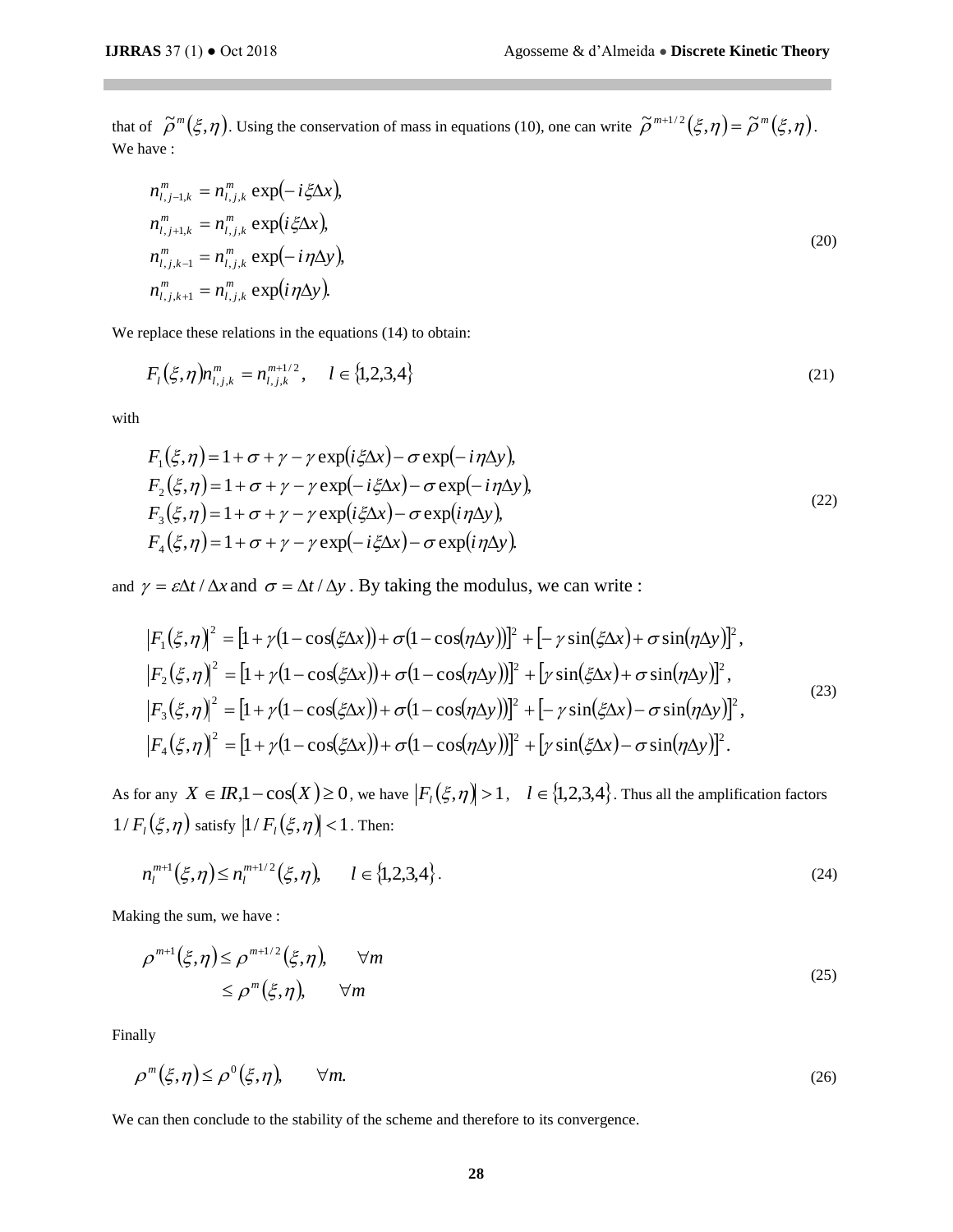## **4. NUMERICAL RESULTS**

We compute numerically the flow in a channel with high to length ratio  $\varepsilon = 0.1$  and  $Kn = 0.05$ . The gas in the upstream and downstream regions are at rest. The plates are also at rest. So  $u_0 = v_0 = u_L = v_L = u_w^{\pm} = v_w^{\pm} = 0$ . The flow is induced by density gradient such as  $\rho_0 = 1 > \rho_L = 0.5$ . The time step is  $\Delta t = 0.001$  and J=K=21. We give some results at the steady state.

When  $Kn$  tends towards zero we have a Poiseuille flow. We have the non slip conditions at the plates (Figure 2(a)). For higher value of  $Kn$  we have velocity slips whose thickness depends upon the Knudsen number. For Kn tending towards  $+\infty$  the velocity tends towards a constant value (Figure 2(b)). The velocity slip increases with  $Kn$ . However its rate of variation is not uniform. The variation is rapid for low and transitional Knudsen numbers and weak for large Knudsen numbers. The Figure 3(a) and 3(b) shows the dependence of the profiles of the macroscopic velocity vector field with Knudsen number: the profiles are parabolic for low and transitional Knudsen number and linear for higher Knudsen number.



Figure 2. Velocity profile at the steady state : (a) Longitudinal velocity as a function of y for  $x= 0.5$ , (b) Velocity slip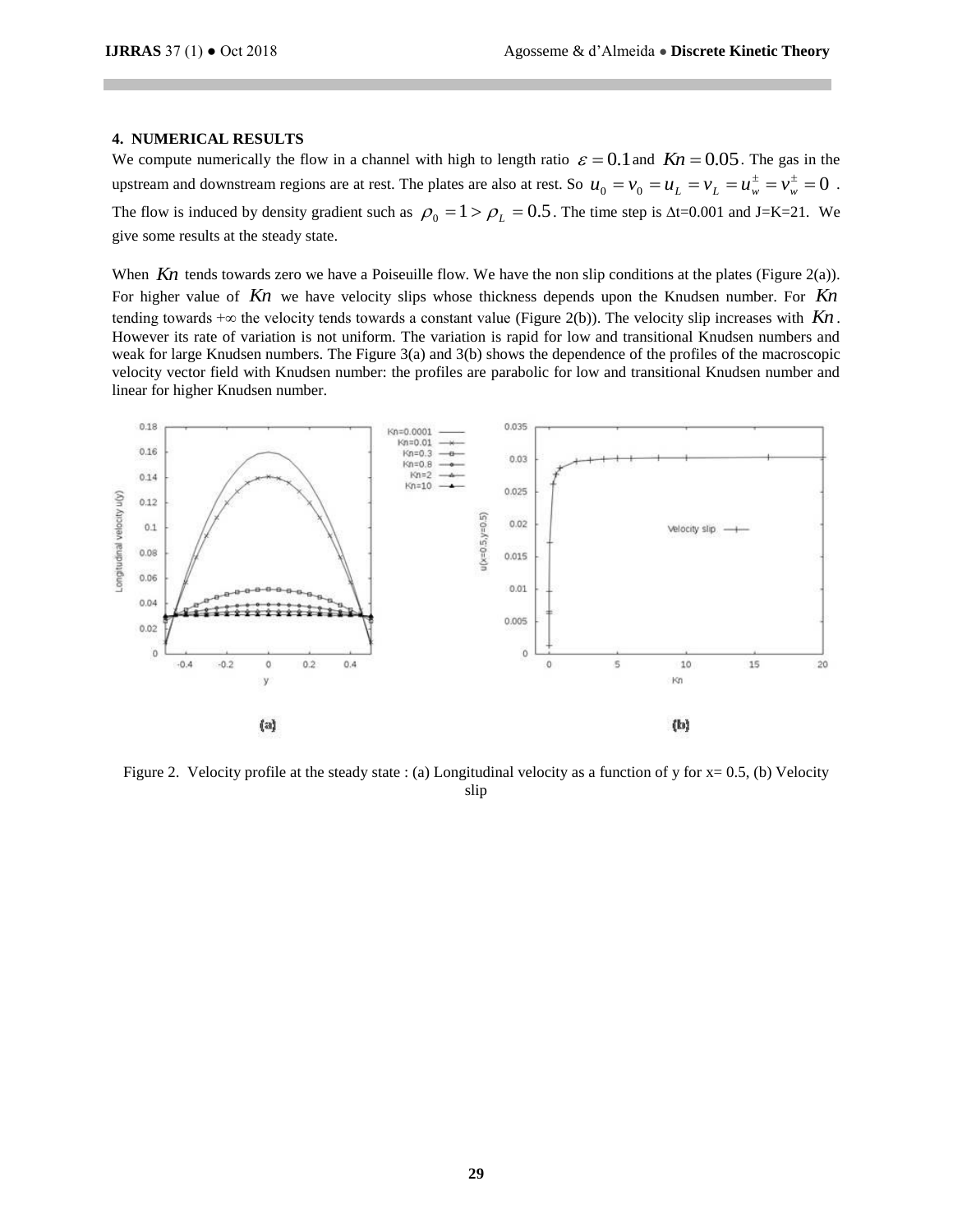

Figure 3. Velocity vector  $U(u, v)$  at the steady state: (a)  $Kn=0.05$  (b)  $Kn=10$ 

## **5. COMPARISON WITH ANALYTICAL SOLUTION**

To validate the scheme, we compare the numerical results to those of the analytical solution for Couette flow. We consider a Couette flow between two parallel plates and we solve the boundary value problem in the steady state. The notation are the same as in the above. We suppose here that  $u_w^{\pm} \neq 0$ , and  $v_w^{\pm} = 0$  $v_w^{\dagger} = 0$ . As it is usual in the study of Couette flow [5, 8], the flow is supposed to be one dimensional and depends only on the variable y. The mathematical problem is:

$$
\frac{\partial n_1}{\partial y} = \frac{\sqrt{2} + \sqrt{3}}{Kn} (n_2 n_3 - n_1 n_4),
$$
\n
$$
\frac{\partial n_2}{\partial y} = \frac{\sqrt{2} + \sqrt{3}}{Kn} (n_1 n_4 - n_2 n_3),
$$
\n
$$
-\frac{\partial n_3}{\partial y} = \frac{\sqrt{2} + \sqrt{3}}{Kn} (n_1 n_4 - n_2 n_3),
$$
\n
$$
-\frac{\partial n_4}{\partial y} = \frac{\sqrt{2} + \sqrt{3}}{Kn} (n_2 n_3 - n_1 n_4),
$$
\n
$$
n_1(-1/2) = \lambda^{-1}(1 - u_w^{-})/8, \quad n_2(-1/2) = \lambda^{-1}(1 + u_w^{-})/8,
$$
\n
$$
n_3(1/2) = \lambda^{+}(1 - u_w^{+})/8, \quad n_4(1/2) = \lambda^{+}(1 + u_w^{+})/8,
$$
\n
$$
n_1(-1/2) + n_2(-1/2) - n_3(-1/2) - n_4(-1/2) = 0,
$$
\n
$$
n_1(1/2) + n_2(1/2) - n_3(1/2) - n_4(1/2) = 0.
$$
\n(11.2)

The exact analytical solution  $(n_{1},n_{2},n_{3},n_{4})$  of this equations is given by:

$$
n_1(y) = \frac{\beta k_2}{16} y + k_1, \quad n_2(y) = \frac{1}{4} - n_1(y), \quad n_3(y) = \frac{k_2}{4} + n_1(y), \quad n_4(y) = \frac{1}{4} - \frac{k_2}{4} + n_1(y), \quad (28)
$$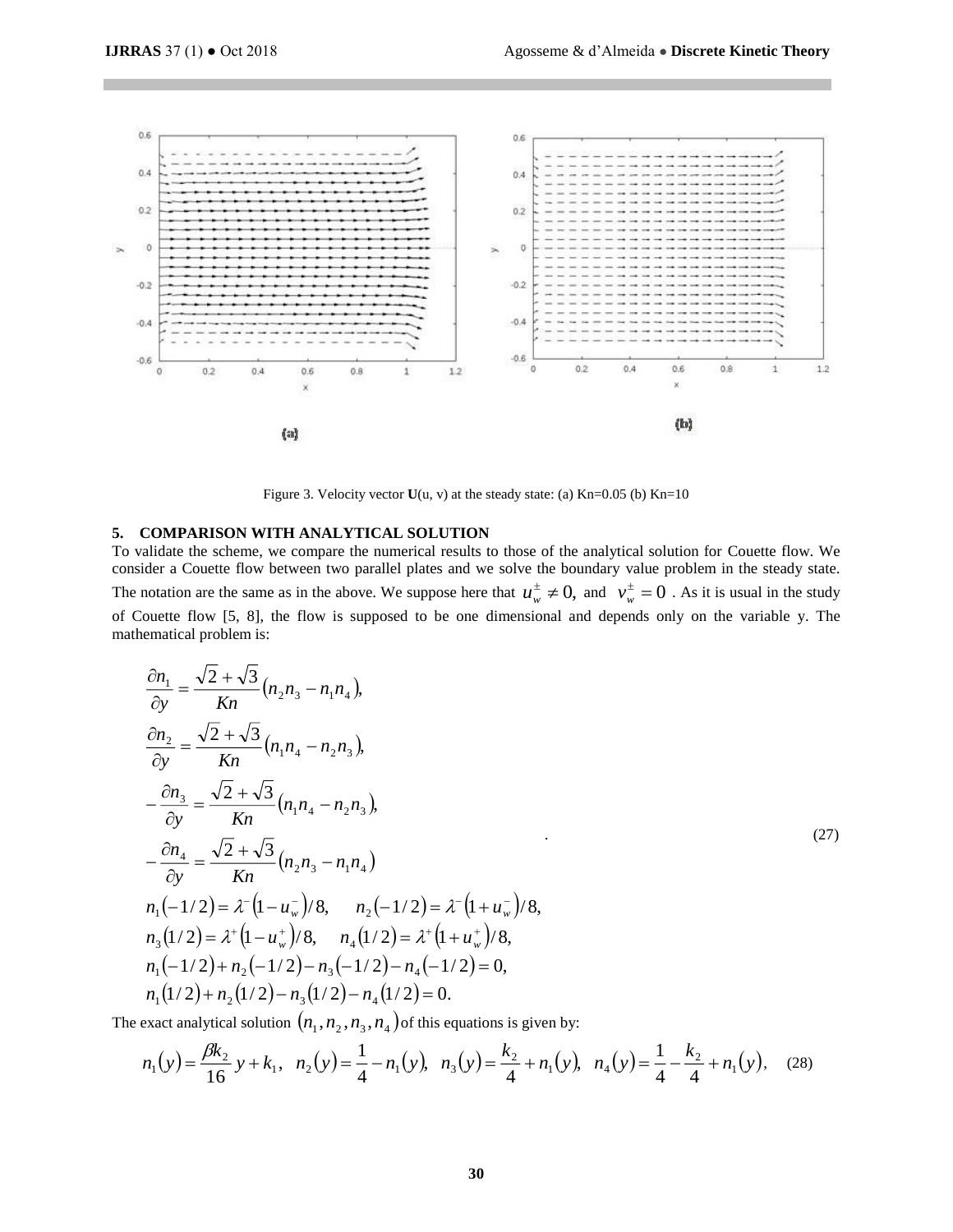where

$$
k_1 = \frac{1 - u_w^-}{8} + \frac{\beta (u_w^- - u_w^+)}{16\beta + 64}, \quad k_2 = \frac{2(u_w^- - u_w^+)}{\beta + 4}, \quad \beta = \frac{\sqrt{2} + \sqrt{3}}{Kn}.
$$
\n<sup>(29)</sup>

Then the longitudinal velocity u is:

$$
u(y) = 2[-n_1(y) + n_2(y) - n_3(y) + n_4(y)] = \frac{\beta(u_w^+ - u_w^-)}{\beta + 4}y + \frac{u_w^- + u_w^+}{2}.
$$
\n(30)

We perform the numerical computations with  $\varepsilon = 0.1$ ,  $u_0 = v_0 = u_L = v_L = v_w^{\pm} = 0$ ,  $Kn = 0.05$  and  $u_w^- = -u_w^+ = -0.2$ . The numerical value of the mean density is 1 in the upstream and downstream region. The flow is induced by the movement of the wall. The comparison is made for  $x = 0.5$  that is at the half of length of the channel where the end effects would not affect the flow which can be considered as one dimensional shear flow

depending merely on y. We find a very good agreement of analytical and numerical results as shown on the figure 4.



Figure 4: Longitudinal velocity comparison (a) Velocity vector **U**(u, v) (b) Numerical and exact solution

## **6. CONCLUSIONS**

We solve an initial-boundary value problem with a numerical scheme based on the fractional step method. We show that the scheme converges. To test its accuracy we compare the numerical results obtained with this method to analytical ones in the case of Couette flows. A good agreement is obtained. Moreover the method can be easily used for more complex models with at least two moduli of velocity in order to study flows including thermal process.